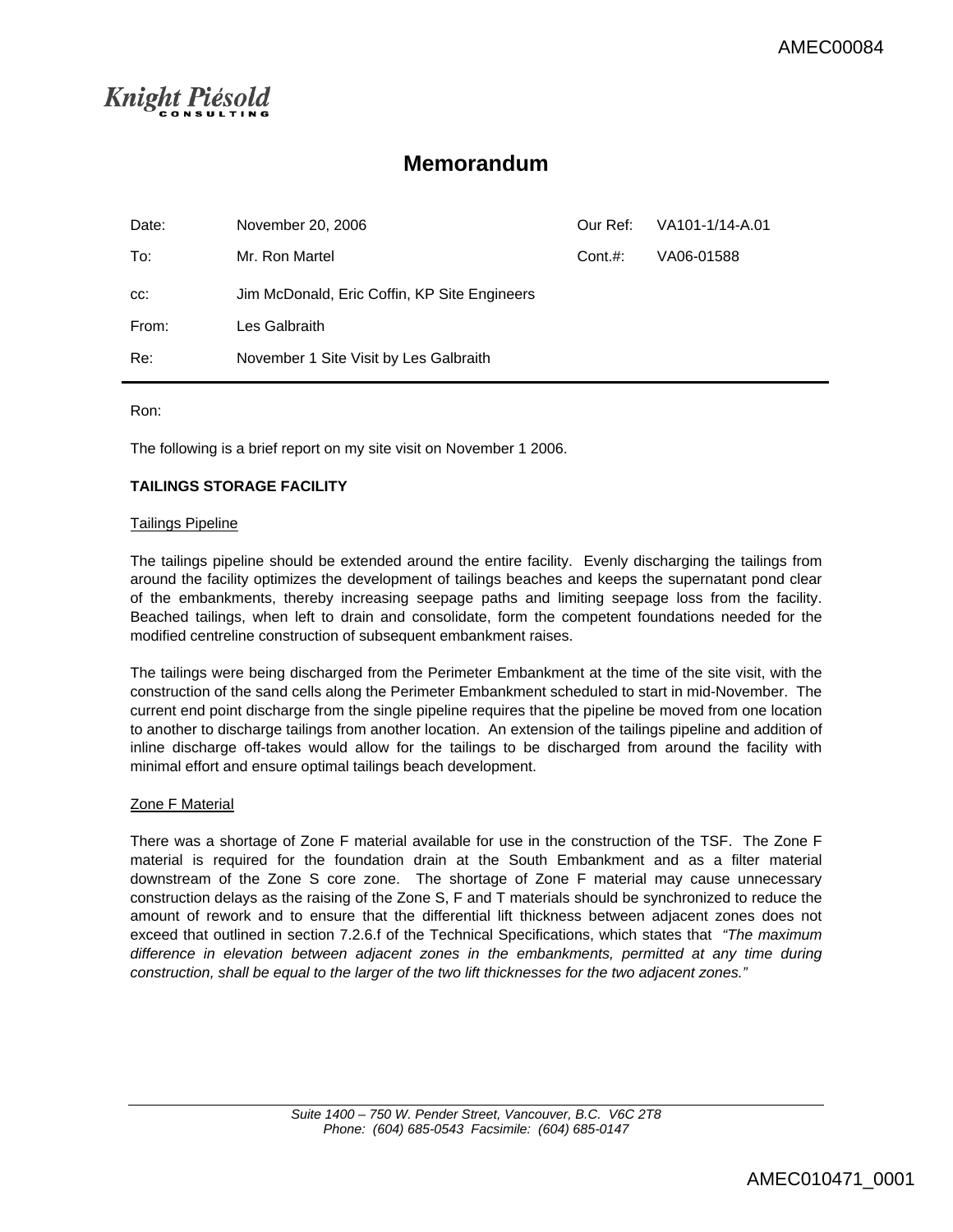## **Knight Piésold**

### Fill Placement

Construction of the Tailings Storage Facility is now taking place under winter/freezing conditions. The specifications for placing fill in freezing conditions are discussed in section 7.2.6.g of the Technical Specifications and are as follows:

*Construction of embankments, berms and basin liner may take place during freezing conditions. The Contractor will be permitted to place fill materials in freezing conditions only if the materials can be placed and compacted to the specified densities that would normally be achieved if freezing conditions did not prevail. Criteria for placing fill materials during freezing conditions are summarized below.* 

- *(i) All ice and snow and loose frozen fill materials must be removed from compacted fill surfaces or prepared foundations prior to placing any new fill materials.*
- *(ii) Fill materials can be placed on previously placed and compacted frozen fill or approved frozen foundations provided that the surfaces are cleaned as per (i) above.*
- *(iii) Only non-frozen fill can be placed on embankments and berms. Frozen soils must be removed from the borrow areas prior to excavation of non-frozen fill materials.*
- *(iv) Fill materials must meet the specified moisture content criteria before excavation in the borrow areas and before placement on embankments or berms.*
- *(v) The fill materials must be immediately spread and compacted after placement to achieve the specified density before freezing.*
- *(vi) Fill placement and compaction should occur rapidly and in relatively small areas. The exposed surfaces shall be kept to a minimum so as to minimize the potential for fill materials to become frozen before they are compacted to the specified densities.*
- *(vii) Any fill materials that become frozen prior to compaction to the specified densities must be removed to spoil.*
- *(viii) Fill materials shall not be placed when it is snowing or when there is any accumulation of snow or ice on surfaces to be covered by the succeeding layers of fill.*

*Methods proposed by the Contractor for construction during freezing conditions shall be reviewed and approved by the Engineer prior to commencing fill placement.* 

### Concrete Encasement Trench

The concrete encasement trench for the Perimeter Embankment upstream toe drain had snow and ice in the bottom of the trench, which requires removal prior to placing fill around the encasement. The trench is to be backfilled with non-frozen Zone S material from the borrow area to the same specifications as the core zone. The material excavated from the trench is not suitable as backfill material as it contains frozen soil. The acceptability of all fill material being used to construct the Tailings Storage Facility requires the approval of the Site Engineer.

This is a critical penetration and it is essential that it is constructed carefully and in strict compliance with the Engineer's directions.

### **HEAP LEACH PAD**

The construction of the Leach Pad was progressing well, despite winter conditions, with the placement of the primary liner on the south side of the pad. Ponded water on the leach pad sump had frozen and will require removal prior to completing the primary liner in this area.

2 of 3 VA06-01588 November 20, 2006